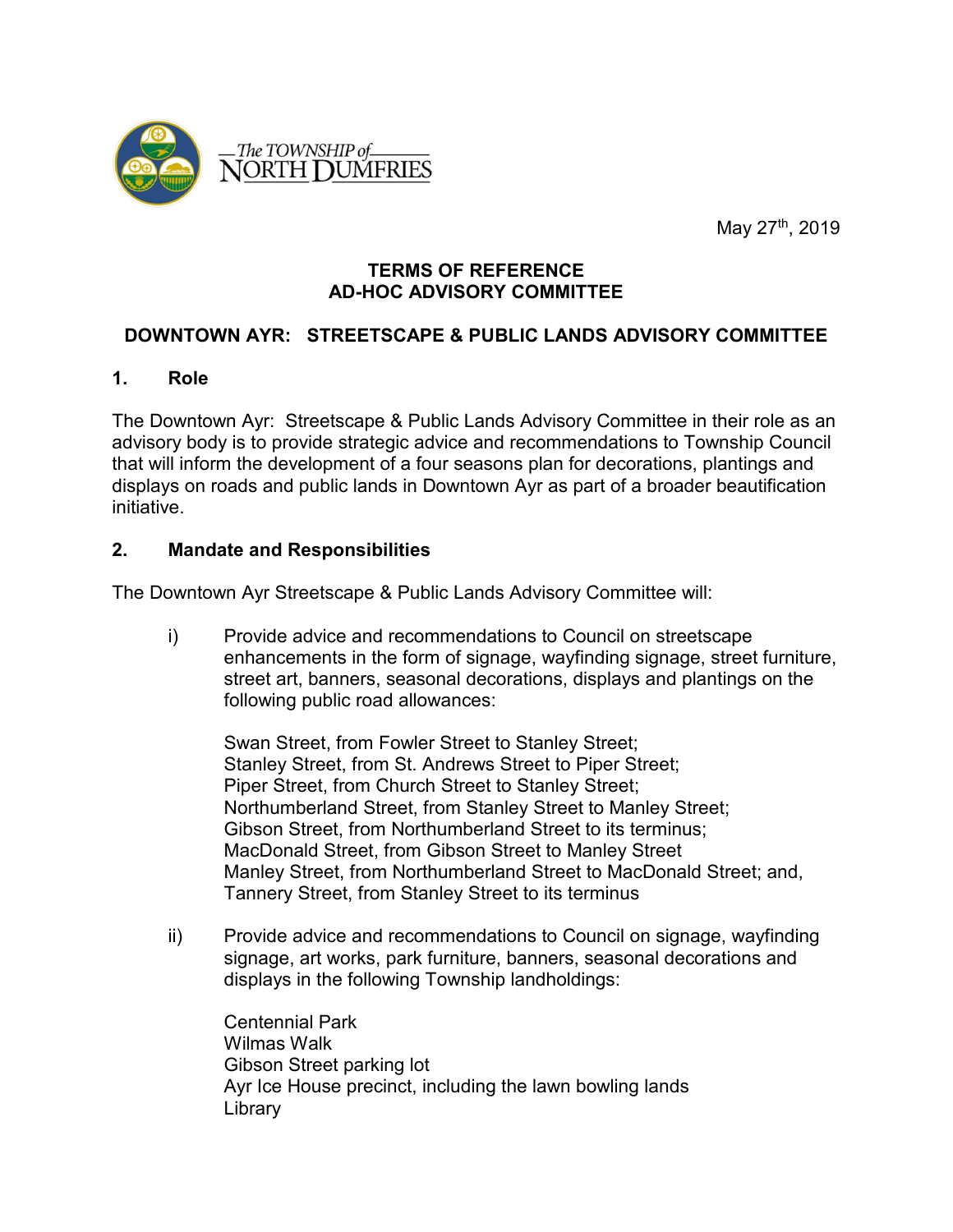```
Terms of Reference
Downtown Ayr Streetscape & Public Lands Advisory Committee
May 27 t h , 201 9
```
- iii) Liaise with the business community and the public-at-large to identify potential opportunities for streetscape and public land enhancements;
- iv) Undertake special projects and/or assignments as identified by Council associated with downtown streetscape or downtown park enhancements and other similar matters.

### **3. Reporting Structure and Work Plan**

The Downtown Ayr Streetscape & Public Lands Advisory Committee is to serve as an advisory body to Council. The Committee does not have any delegated authority or decision making capacity. Recommendations which require Council action will be placed on the Council Agenda for consideration.

Recommendations requiring implementation and/or expenditures will be reviewed by Staff and considered by Council.

The Committee will make a presentation to Council in the form of an annual report outlining the accomplishments of the Committee for the previous year and establishing a work plan for the future year.

Typically, on business matters on the Agenda, decisions are made based upon group consensus of those members present at the meeting and would be recorded accordingly in the Minutes of Meeting. Where a Recommendation is made to Council on an action item, a Resolution carried by the voting majority will be required.

In the event of a tie vote, the motion will not carry.

### **4. Committee Composition and Qualifications**

The Downtown Ayr Streetscape & Public Lands Advisory Committee shall be comprised of:

- i) One member of Council shall be appointed to the Committee by Council.
- ii) The Mayor shall be an ex-officio member.
- iii) One member nominated from the Heritage Advisory Committee;
- iv) One member nominated from the Economic Development Advisory Committee;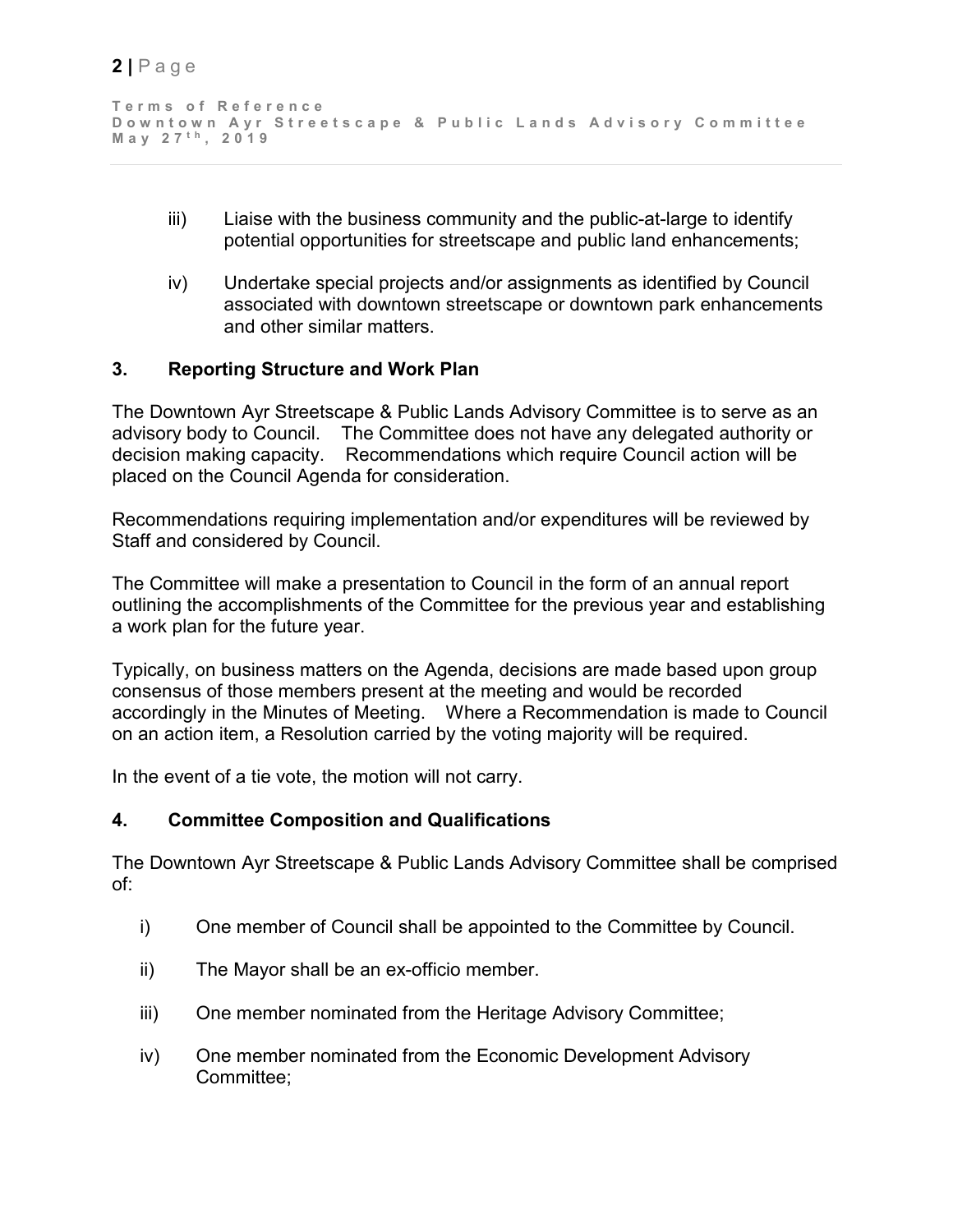```
Terms of Reference
Downtown Ayr Streetscape & Public Lands Advisory Committee
May 27 t h , 201 9
```
- v) One member nominated from the Leisure & Lifestyle Advisory Committee;
- vi) One member nominated from the Planning & Sustainable Development Advisory Committee
- vii) One member nominated from the Ayr Garden Club

Council shall appoint members to the Committee by By-law. The appointments to the Committee shall run concurrent with the term of Council.

The appointed members to the Committee present at the scheduled meeting will be deemed to be the voting members.

The membership of the Committee will be reviewed and evaluated annually by Council based on the ability of members to carry out their advisory duties, attendance and participation. Council has the ability to remove members from the Committee should they fail to fulfil their responsibilities to the Committee.

In order to maintain a high level of commitment and ensure business continuity, members may be required to resign if they have been absent for more than two (2) consecutive meetings without good cause.

Resignation of a member during the term must be given in writing to the Township Clerk. As this is an Ad-hoc Committee largely pulled from nominees from other Advisory Committees operating in the Township, Council will review and consider whether to undertake a recruitment campaign to backfill the vacancy.

# **5. Appointment of Chair and Vice-Chair**

The Chair of the Committee shall be a member of Council appointed to the Committee by Council. The Vice-Chair shall be elected by a voting majority by the appointed members. The Chair and Vice-Chair positions will be for the term of Council.

The Chair shall be responsible for conducting the meeting in accordance with the relevant Township By-laws and procedures and will facilitate the discussion at each meeting pursuant to the published meeting Agenda and the Committee's mandate. The Vice-Chair will act in the capacity of the Chair in the absence of the Chair.

The Chair will work with the Recording Secretary to prepare meeting Agendas and the circulation of material to the Committee in advance of the meeting date.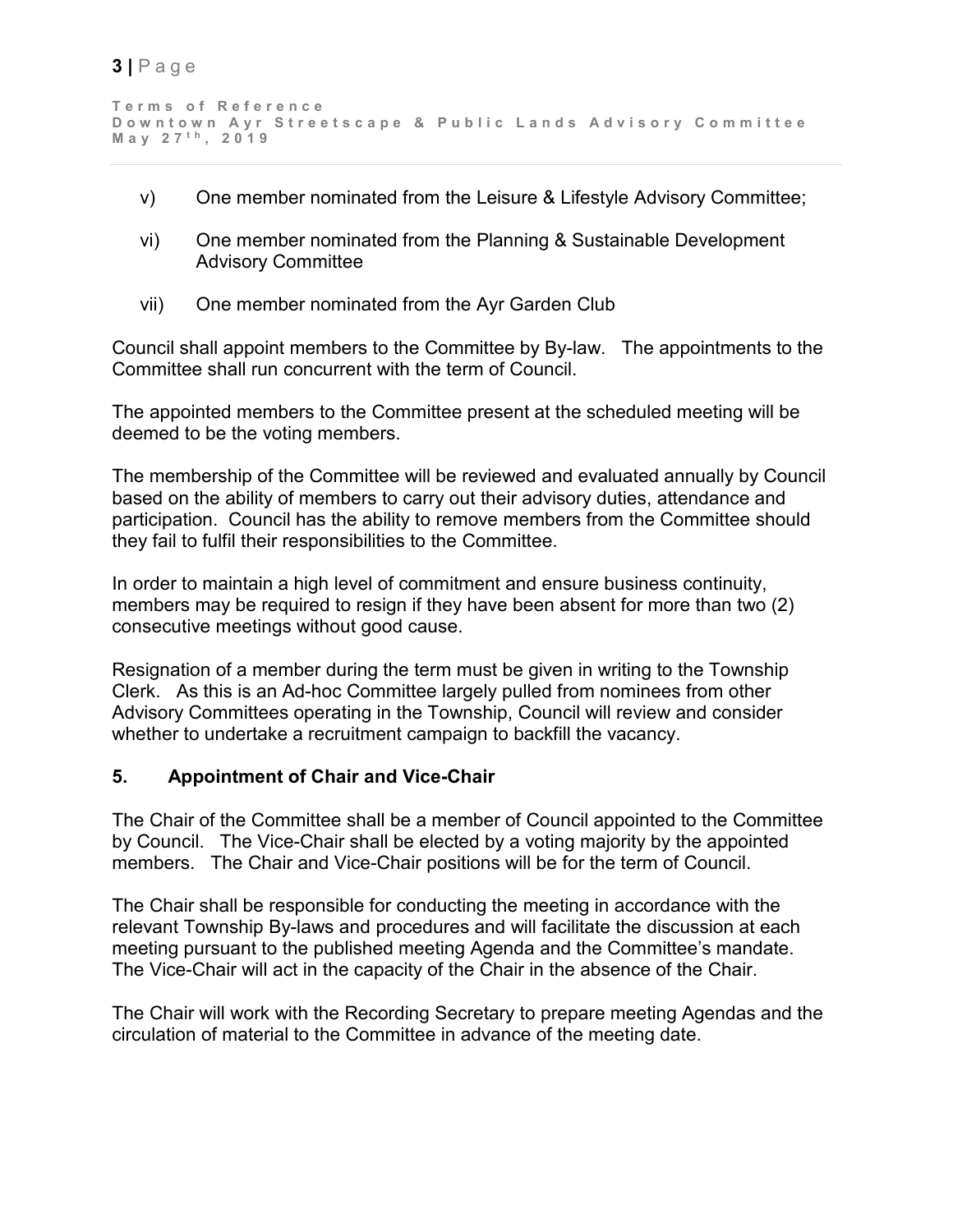```
Terms of Reference
Downtown Ayr Streetscape & Public Lands Advisory Committee
May 27 t h , 201 9
```
# **6. Committee Administration**

A Recording Secretary will be provided from a pool of Township Staff. The Recording Secretary will provide support with Agenda preparation, taking of Meeting Minutes, and, will provide organizational and procedural support to the Committee.

Technical support on Agenda items may necessitate from time to time the presence of Staff to appear before the Committee at scheduled meetings. Technical support and the requested presence of Staff will be coordinated through the Reporting Secretary and the appropriate Department Head.

Staff resource liaison and support to the Committee do not have voting privileges. All Committee Agendas and Minutes of Meeting will be posted by the Recording Secretary on the Township's website.

The Committee Meeting Schedule will be posted on the Township's website.

Agendas will be circulated to the Committee and posted on the Township's website a minimum of six (6) calendar days prior to the scheduled meeting date.

# **7. Sub-Committees and Working Groups**

The Downtown Ayr Streetscape & Public Lands Advisory Committee may form subcommittees and working groups as may be necessary to complete specific tasks related to the Committee's mandate and work plan. These sub-committees and working groups must be comprised of Committee members.

# **8. Conduct**

The action of all appointed members of the Committee shall be governed by the Code of Conduct for Employees & Volunteers.

Where not otherwise specified in these Terms of Reference, conduct and procedures of the Committee will be governed by the relevant sections of the Township's Procedural By-law.

# **9. Meetings**

It is expected that the Committee will meet at least four (4) times a year on a quarterly basis. Meetings for the year will be established at the beginning of each calendar year during the term. The Committee may choose not to hold meetings during the summer months (July / August) or if there are insufficient Agenda items requiring consideration with regard to the workplan.